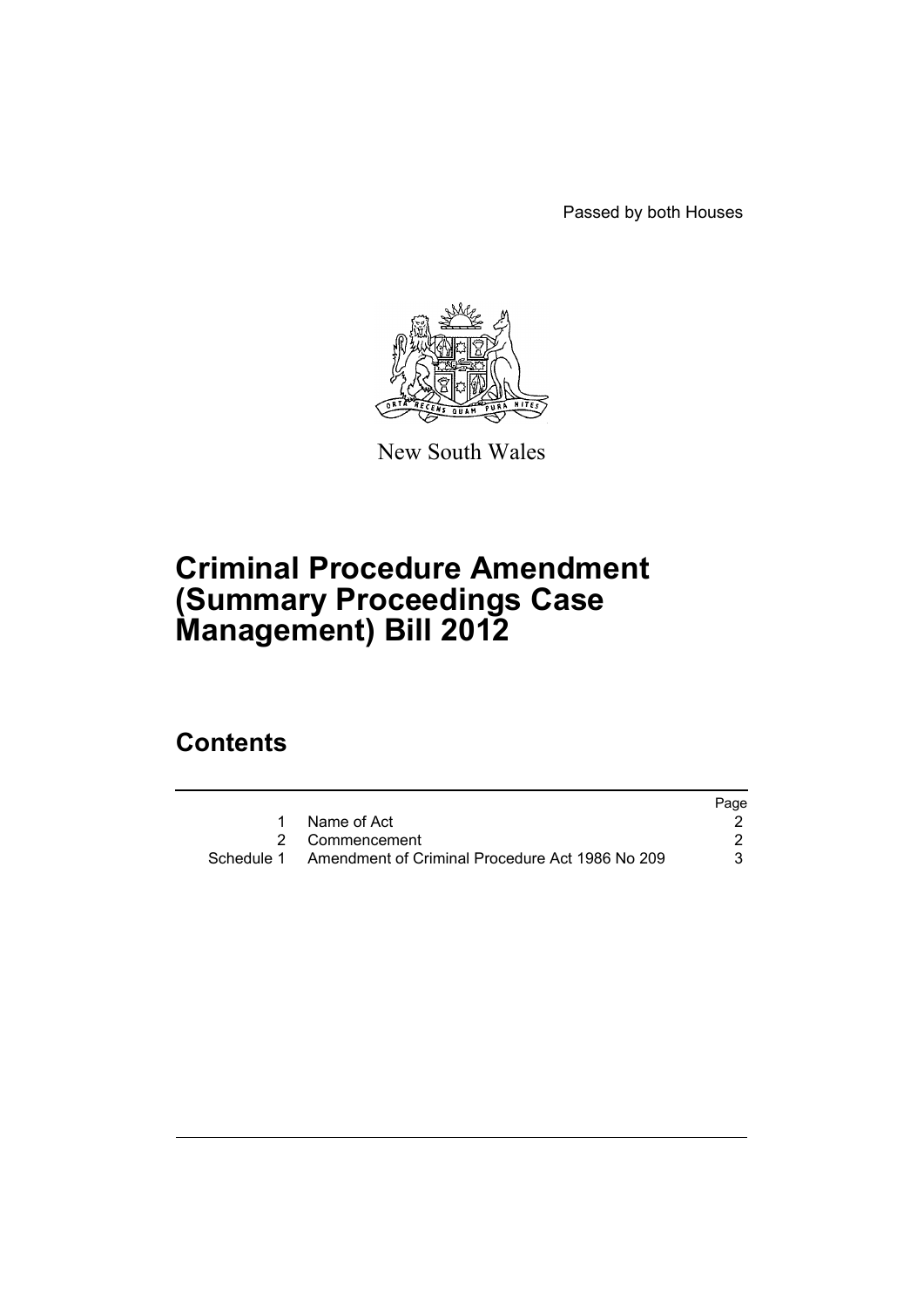*I certify that this public bill, which originated in the Legislative Assembly, has finally passed the Legislative Council and the Legislative Assembly of New South Wales.*

> *Clerk of the Legislative Assembly. Legislative Assembly, Sydney, , 2012*



New South Wales

# **Criminal Procedure Amendment (Summary Proceedings Case Management) Bill 2012**

Act No , 2012

An Act to amend the *Criminal Procedure Act 1986* to make provision for case management in respect of summary proceedings dealt with by superior courts.

*I have examined this bill and find it to correspond in all respects with the bill as finally passed by both Houses.*

*Assistant Speaker of the Legislative Assembly.*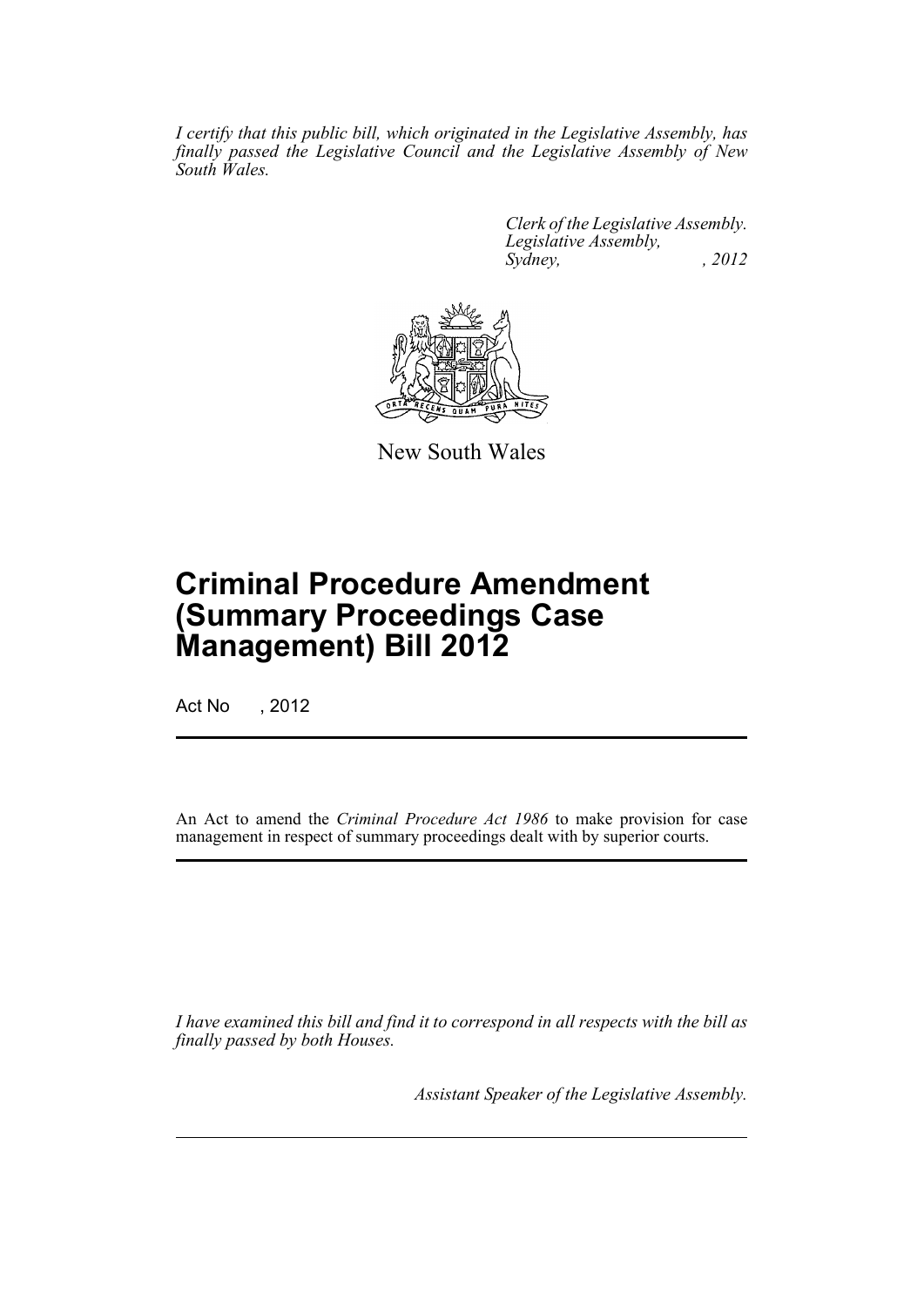## <span id="page-2-0"></span>**The Legislature of New South Wales enacts:**

## **1 Name of Act**

This Act is the *Criminal Procedure Amendment (Summary Proceedings Case Management) Act 2012*.

## <span id="page-2-1"></span>**2 Commencement**

This Act commences on a day or days to be appointed by proclamation.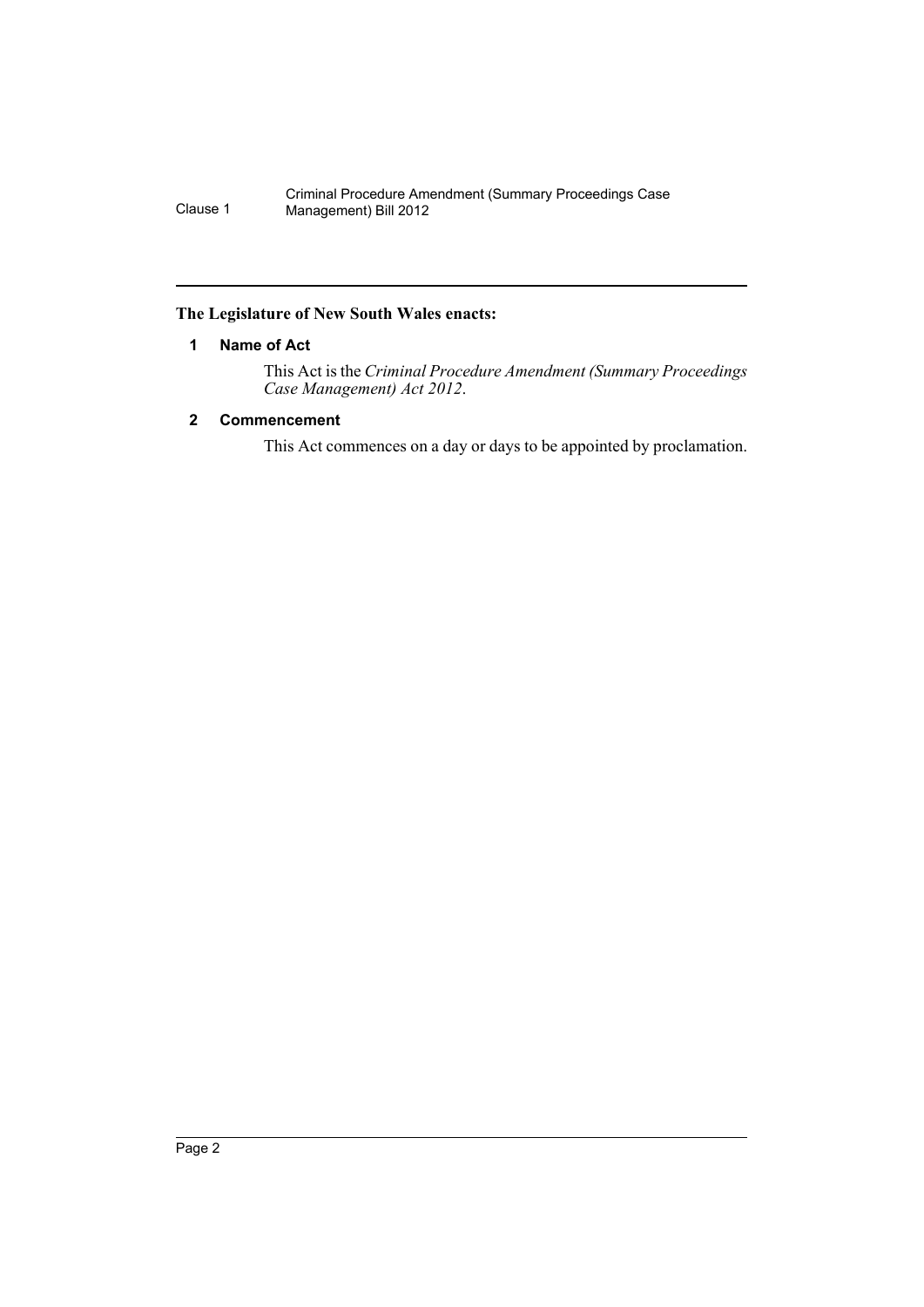Amendment of Criminal Procedure Act 1986 No 209

## <span id="page-3-0"></span>**Schedule 1 Amendment of Criminal Procedure Act 1986 No 209**

## **[1] Section 170 Application**

Insert "(except Division 2A)" after "Part 5" in section 170 (3).

## **[2] Section 170 (4)**

Insert after section 170 (3):

- (4) Division 2A of Part 5 applies to the following proceedings:
	- (a) proceedings before the Supreme Court,
	- (b) proceedings before the Land and Environment Court.

## **[3] Chapter 4, Part 5, Division 2A**

Insert after Division 2:

## **Division 2A Case management provisions and other provisions to reduce delays in proceedings**

## **247A Application**

This Division applies to proceedings before the Supreme Court, or the Land and Environment Court, in its summary jurisdiction.

## **247B Purpose**

- (1) The purpose of this Division is to reduce delays in proceedings before the court in its summary jurisdiction by:
	- (a) requiring certain preliminary disclosures to be made by the prosecution and the defence before the proceedings are heard, and
	- (b) enabling the court to undertake case management where suitable in those proceedings, whether on its own motion or on application by a party to the proceedings.
- (2) Case management measures that are available to the court under this Division include the ordering of preliminary hearings, preliminary conferences and further preliminary disclosure. The court has a discretion in determining which (if any) of those measures are suitable in the proceedings concerned.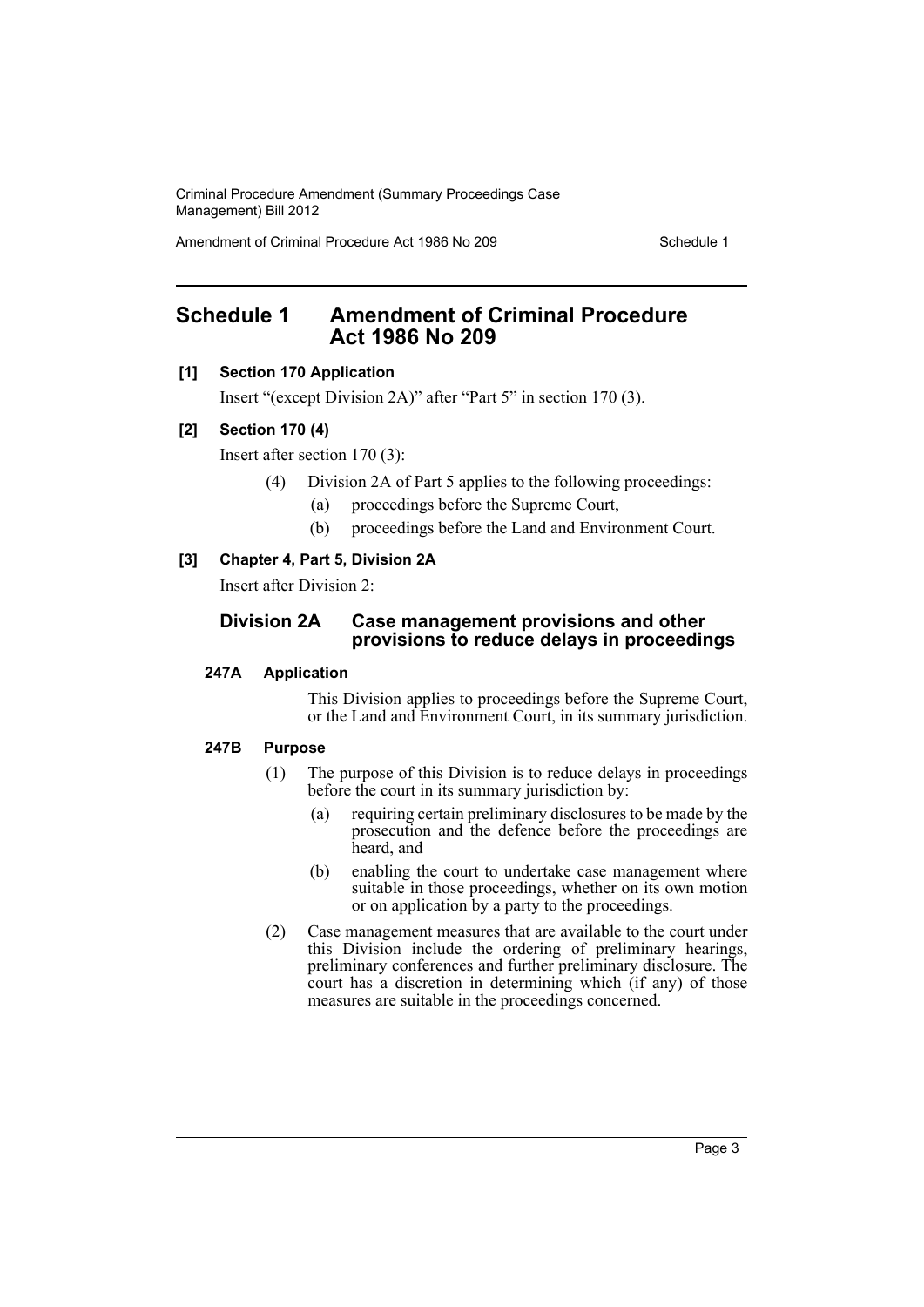Schedule 1 Amendment of Criminal Procedure Act 1986 No 209

### **247C Definitions**

(1) In this Division:

*appearance order* means an order for the appearance or apprehension of a person made under section 246.

*court* means the Supreme Court or the Land and Environment Court.

*preliminary conference* means a conference held under section 247H.

*preliminary hearing* means a hearing held under section 247G.

*presiding Judge* means the judge presiding at the hearing of the proceedings.

(2) In this Division, a reference to the defendant is to be read as including a reference to the Australian legal practitioner representing the defendant.

### **247D Directions for conduct of proceedings**

At the first mention of proceedings, the court is to give directions with respect to the future conduct of the proceedings, including a direction as to the time by which notice of the prosecution case is to be given under section 247E and notice of the defence response is to be given under section 247F.

#### **247E Notice of prosecution case to be given to defendant**

- (1) The prosecutor is to give to the defendant notice of the prosecution case that includes the following:
	- (a) a copy of the application for any appearance order relating to the defendant,
	- (b) a statement of facts,
	- (c) a copy of the affidavit or statement (whichever is applicable) of each witness whose evidence the prosecutor proposes to adduce at the hearing of the proceedings,
	- (d) a copy of each document, evidence of the contents of which the prosecutor proposes to adduce at the hearing of the proceedings,
	- (e) if the prosecutor proposes to adduce evidence at the hearing of the proceedings in the form of a summary, a copy of the summary or, where the summary has not yet been prepared, an outline of the summary,
	- (f) a copy of any exhibit that the prosecutor proposes to adduce at the hearing of the proceedings,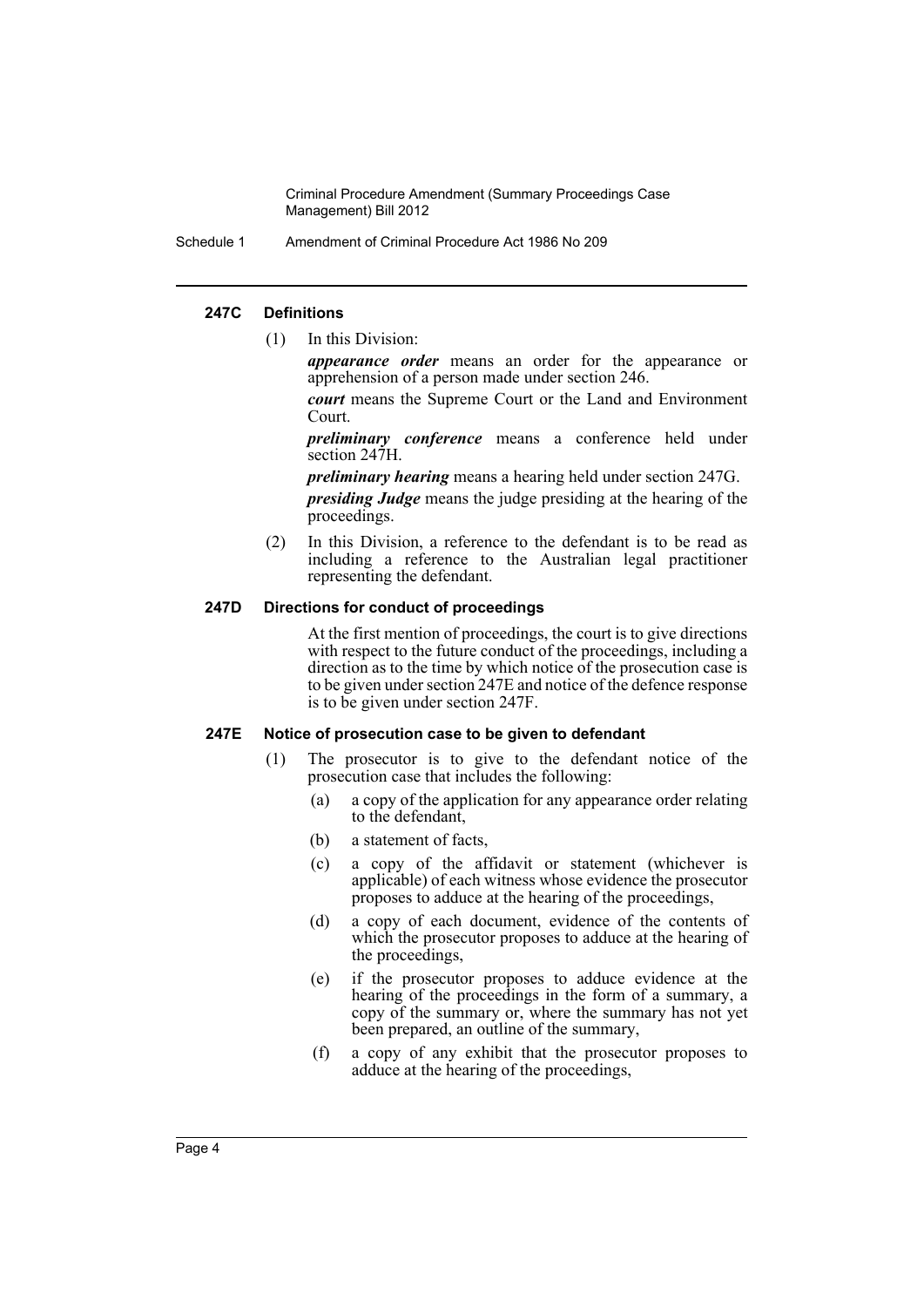Amendment of Criminal Procedure Act 1986 No 209 Schedule 1

- (g) a copy of any chart or explanatory material that the prosecutor proposes to adduce at the hearing of the proceedings,
- (h) if any expert witness is proposed to be called at the hearing by the prosecutor, a copy of each report by the witness that is relevant to the case,
- (i) a copy of any information, document or other thing provided by authorised officers to the prosecutor, or otherwise in the possession of the prosecutor, that may reasonably be regarded as relevant to the prosecution case or the defence case, and that has not otherwise been disclosed to the defendant,
- (j) a list identifying:
	- (i) any information, document or other thing of which the prosecutor is aware and that would reasonably be regarded as relevant to the case but that is not in the prosecutor's possession and is not in the defendant's possession, and
	- (ii) the place at which the prosecutor believes the information, document or other thing is situated,
- (k) a copy of any information in the possession of the prosecutor that is relevant to the reliability or credibility of a prosecution witness.
- (2) The regulations may make provision for or with respect to the form and content of a statement of facts for the purposes of subsection  $(1)$  (b).
- (3) In this section, an *authorised officer* includes the following:
	- (a) a police officer,
	- (b) any person authorised by an Act in respect of which proceedings may be brought before the Supreme Court or the Land and Environment Court in its summary jurisdiction to investigate any contravention, or suspected contravention, of that Act.

## **247F Notice of defence response to be given to prosecutor**

The defendant is to give the prosecutor notice of the defence response that includes the following:

(a) the name of any Australian legal practitioner proposed to appear on behalf of the defendant at the hearing of the proceedings,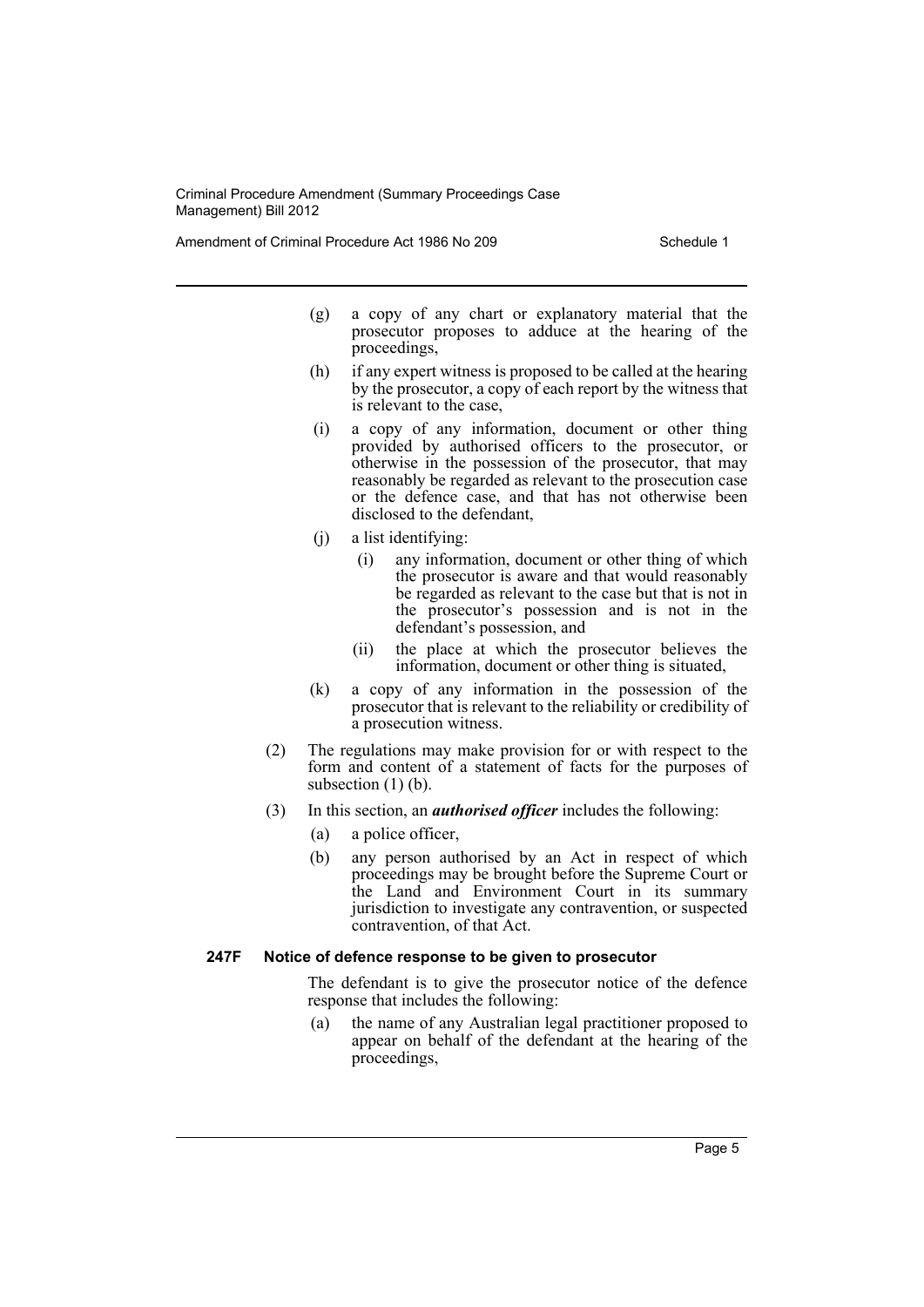Schedule 1 Amendment of Criminal Procedure Act 1986 No 209

- (b) notice of any consent that the defendant proposes to give at the hearing of the proceedings under section 190 of the *Evidence Act 1995* in relation to each of the following:
	- (i) a statement of a witness that the prosecutor proposes to adduce at the hearing of the proceedings,
	- (ii) a summary of evidence that the prosecutor proposes to adduce at the hearing of the proceedings.

#### **247G Preliminary hearings**

- (1) At the first mention of proceedings or at any other time, the court may order the prosecutor and the defendant to attend one or more preliminary hearings before the court.
- (2) During a preliminary hearing, the court may make such orders, determinations or findings, or give such directions or rulings, as it thinks appropriate for the efficient management and conduct of the proceedings.
- (3) Without limiting subsection (2), the court may take any or all of the following action under that subsection:
	- (a) hear and determine an objection to any application for an appearance order prior to the commencement of a trial,
	- (b) order the holding of a preliminary conference under section 247H,
	- (c) order preliminary disclosure by the prosecutor or the defendant under section 247I,
	- (d) give a direction under section 247M (3),
	- (e) give a ruling or make a finding under section 192A of the *Evidence Act 1995* as if the trial or sentencing hearing had commenced,
	- (f) hear and determine a submission that the case should not proceed to trial prior to the commencement of the trial,
	- (g) give a ruling on any question of law that might arise at the trial or sentencing hearing.
- (4) Despite any other provision of this Act, the court may make any order, determination or finding, or give any ruling, under this section on application by a party to the proceedings or on the court's own initiative.
- (5) Any order, determination or finding made, or ruling given, by the court under this section is binding on the presiding Judge in the proceedings unless, in the opinion of the presiding Judge, it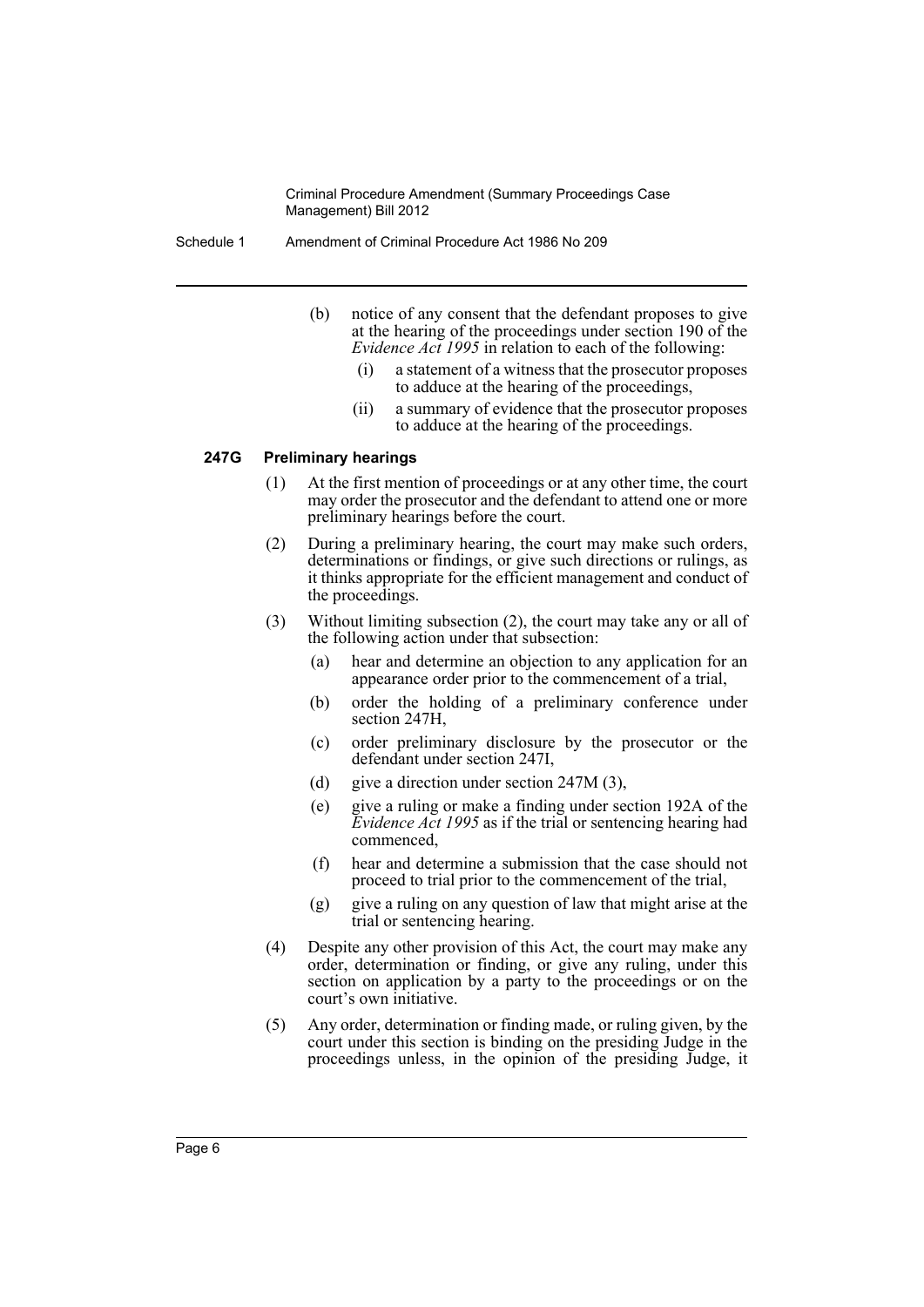Amendment of Criminal Procedure Act 1986 No 209 Schedule 1

would not be in the interests of justice for the order, determination, finding or ruling to be binding.

- (6) Except with the leave of the court, a party to proceedings may not raise a relevant preliminary hearing matter if a preliminary hearing was held in the proceedings and:
	- (a) the matter was not raised at the preliminary hearing, or
	- (b) the matter was dealt with at the preliminary hearing.
- (7) A *relevant preliminary hearing matter* means:
	- (a) an objection to an application for an appearance order, or
	- (b) a question that was the subject of a ruling or finding under subsection  $(3)$  (e).
- (8) Except with the leave of the court, a party to proceedings may not raise a question of law that was the subject of a ruling under subsection  $(3)$   $(g)$  if a preliminary hearing was held in the proceedings and the matter was dealt with at the preliminary hearing.
- (9) Leave is not to be granted under subsection (6) or (8) unless the court is of the opinion that it would be contrary to the interests of justice to refuse leave to raise the matter concerned.

#### **247H Preliminary conferences**

- (1) At the first mention of proceedings or at any other time, the court may order that a preliminary conference is to be held so long as the time appointed for any such conference occurs after the proceedings have commenced.
- (2) The court may order the holding of a preliminary conference under this section on application of any party or on the court's own initiative.
- (3) The court may make such an order only if the defendant will be represented by an Australian legal practitioner at the preliminary conference.
- (4) The purpose of the preliminary conference is to determine whether the defendant and the prosecutor are able to reach agreement regarding the evidence to be admitted at the trial or sentencing hearing.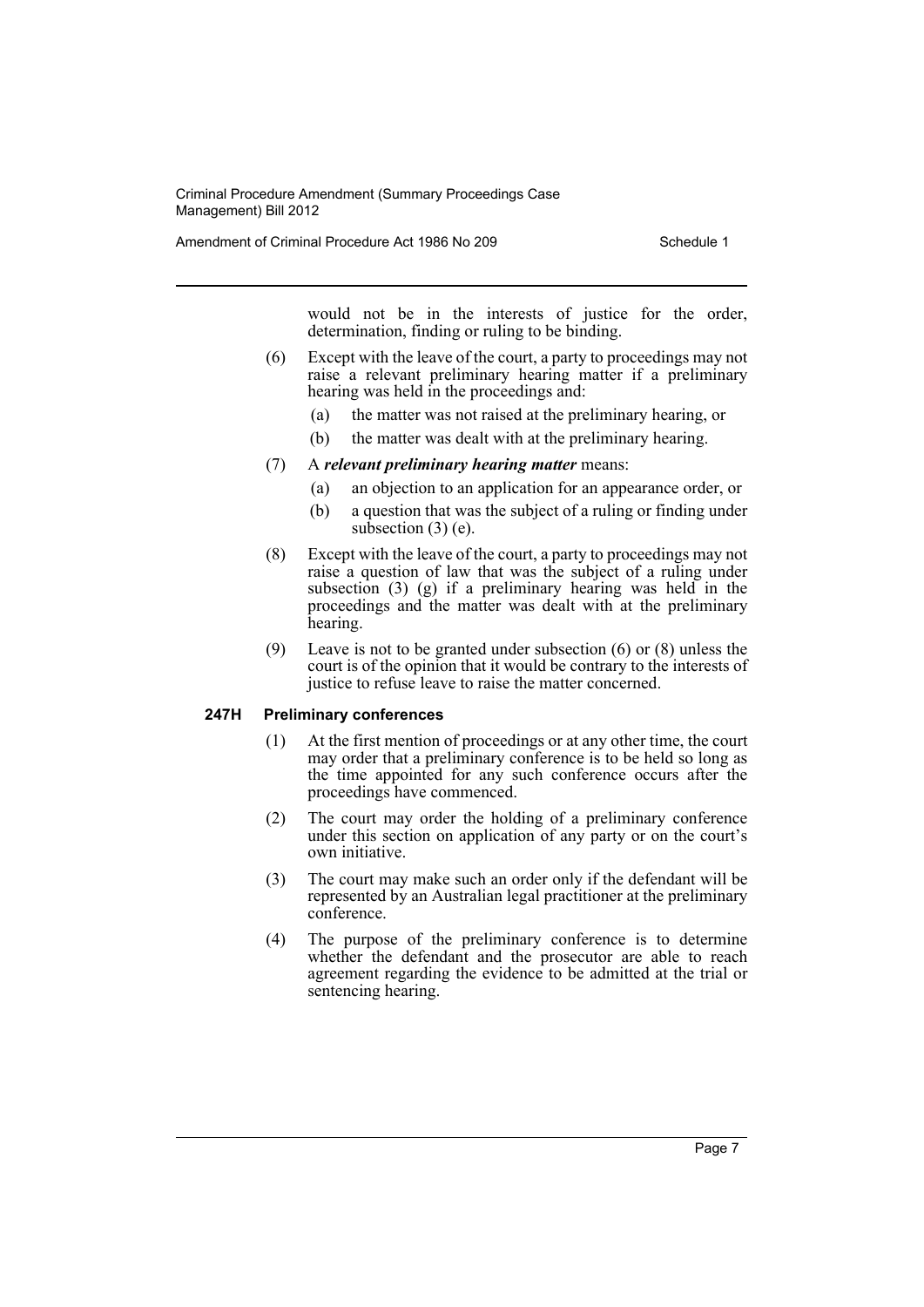- Schedule 1 Amendment of Criminal Procedure Act 1986 No 209
	- (5) The following persons must be present during the preliminary conference:
		- (a) the prosecutor,
		- (b) the Australian legal practitioner representing the defendant.
	- (6) A joint preliminary conference may be held in respect of 2 or more co-defendants, but only if:
		- (a) in the case of a preliminary conference held before trial the prosecution and each of the co-defendants concerned consent to the joint preliminary conference, or
		- (b) in the case of a preliminary conference held before sentencing:
			- (i) the defendant and each co-defendant have pleaded guilty to the offence or have been found guilty of the offence by the court, and
			- (ii) the prosecution and each of the co-defendants concerned consent to the joint preliminary conference.
	- (7) A requirement under this section that a person be present for the purposes of a preliminary conference is taken to be satisfied if the person is present or available by way of an audio visual link or audio link.
	- (8) Within 7 days after the holding of a preliminary conference:
		- (a) the prosecutor and the Australian legal practitioner who represented the defendant at the preliminary conference must complete a preliminary conference form, and
		- (b) the prosecutor must file the preliminary conference form with the court.
	- (9) The preliminary conference form:
		- (a) is to indicate the areas of agreement and disagreement between the defendant and the prosecutor regarding the evidence to be admitted at the trial or sentencing hearing, and
		- (b) is to be signed by the prosecutor and the Australian legal practitioner representing the defendant.
	- (10) Except with the leave of the court, a party to proceedings may not object to the admission of any evidence at the hearing of the proceedings if the preliminary conference form indicates that the parties have agreed that the evidence is not in dispute.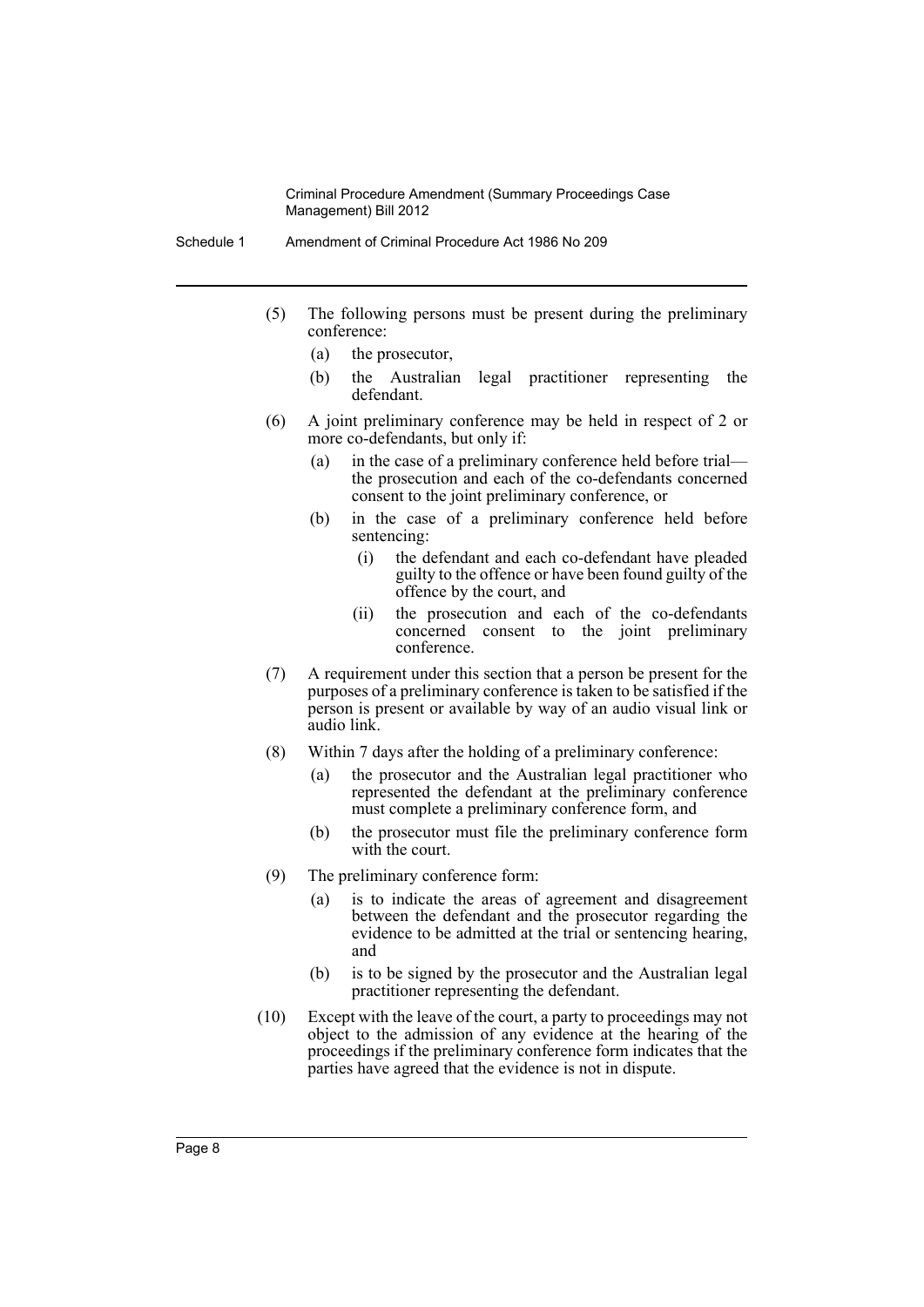Amendment of Criminal Procedure Act 1986 No 209 Schedule 1

(11) Leave is not to be granted under subsection (10) unless the court is of the opinion that it would be contrary to the interests of justice to refuse leave.

#### **247I Court may order preliminary disclosure in particular case**

- (1) After proceedings have been commenced, the court may make any or all of the following orders, but only if the court is of the opinion that it would be in the interests of justice to do so:
	- (a) order that the prosecutor is to give to the defendant notice in accordance with section 247J,
	- (b) order that the defendant is to give to the prosecutor notice of the defence response to the prosecution's notice in accordance with section 247K,
	- (c) order that the prosecution is to give to the defendant notice of the prosecution response to the defence response in accordance with section 247L.
- (2) The court may order preliminary disclosure under this section on the application of any party or on the court's own initiative.
- (3) The court may order preliminary disclosure by the defendant only if the court is satisfied that the defendant will be represented by an Australian legal practitioner.
- (4) The court may limit preliminary disclosure to any specified aspect of the proceedings.
- (5) Preliminary disclosure required by an order under this section is to be made in accordance with a timetable determined by the court.

## **247J Prosecution notice—court-ordered preliminary disclosure**

For the purposes of section 247I (1) (a), the prosecution's notice is to contain the following:

- (a) the matters required to be included in the notice of the prosecution case under section 247E,
- (b) a copy of any information, document or other thing in the possession of the prosecutor that would reasonably be regarded as adverse to the credit or credibility of the defendant,
- (c) a list identifying the affidavits or statements of those witnesses who are proposed to be called at the hearing of the proceedings by the prosecutor.

**Note.** The prosecutor is not required to include in a notice anything that has already been included in a brief of evidence in relation to the matter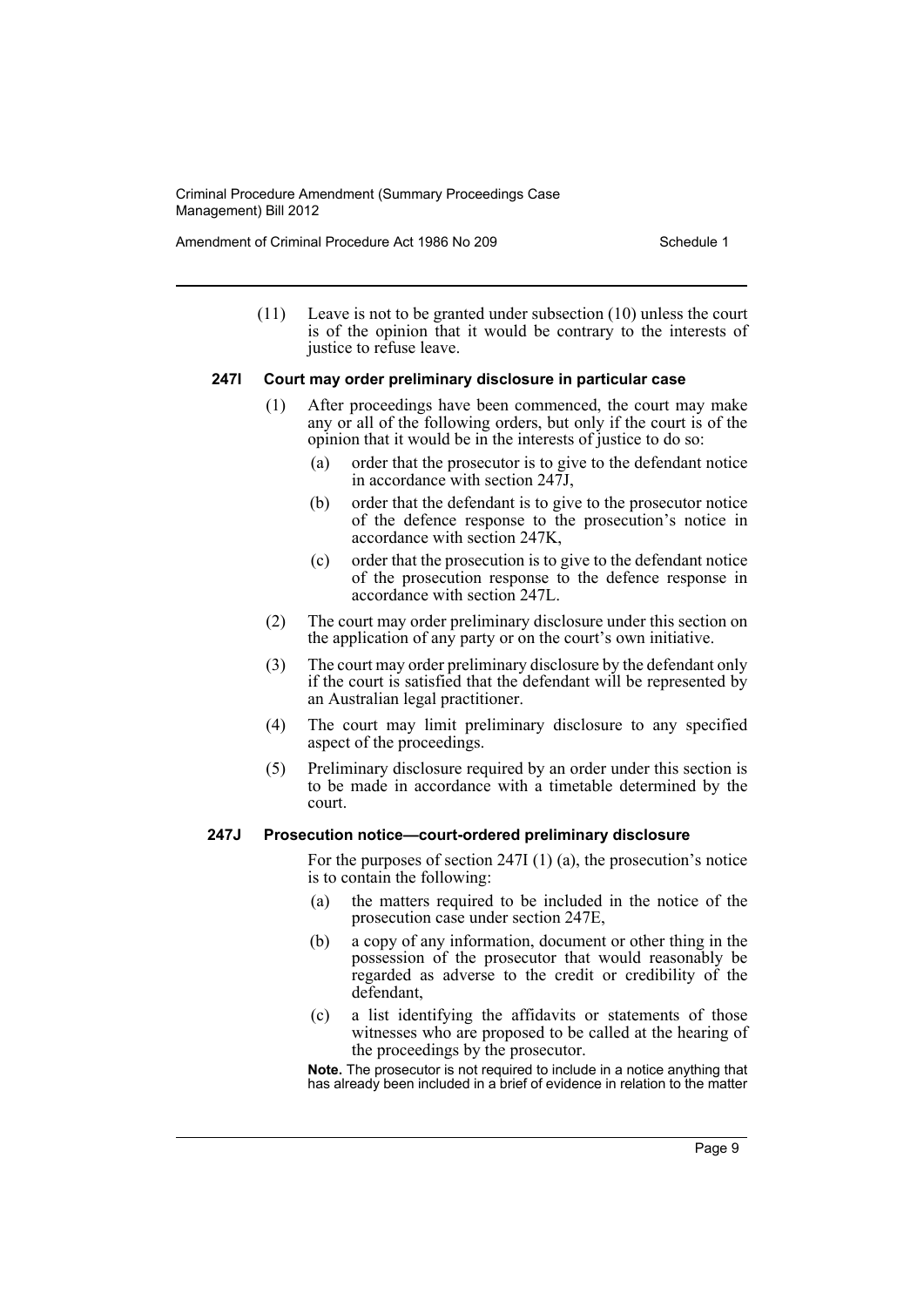Schedule 1 Amendment of Criminal Procedure Act 1986 No 209

served on the defendant or that has otherwise been provided or disclosed to the defendant (see section 247U (1)).

#### **247K Defence response—court-ordered preliminary disclosure**

For the purposes of section 247I (1) (b), the notice of the defence response is to contain the following:

- (a) the matters required to be included in a notice under section 247F,
- (b) a statement, in relation to each fact set out in the statement of facts provided by the prosecutor, as to whether the defendant considers the fact is an agreed fact (within the meaning of section 191 of the *Evidence Act 1995*) or the defendant disputes the fact,
- (c) a statement, in relation to each matter and circumstance set out in the statement of facts provided by the prosecutor, as to whether the defendant takes issue with the matter or circumstance as set out,
- (d) notice as to whether the defendant proposes to dispute the admissibility of any proposed evidence disclosed by the prosecutor and the basis for the objection,
- (e) if the prosecutor disclosed an intention to adduce expert evidence at the hearing of the proceedings, notice as to whether the defendant disputes any of the expert evidence and which evidence is disputed,
- (f) a copy of any report, relevant to the proceedings, that has been prepared by a person whom the defendant intends to call as an expert witness at the hearing of the proceedings,
- (g) if the prosecutor disclosed an intention to adduce evidence at the hearing of the proceedings that has been obtained by means of surveillance, notice as to whether the defendant proposes to require the prosecutor to call any witnesses to corroborate that evidence and, if so, which witnesses will be required,
- (h) notice as to whether the defendant proposes to raise any issue with respect to the continuity of custody of any proposed exhibit disclosed by the prosecutor,
- (i) if the prosecutor disclosed an intention to tender at the hearing of the proceedings any transcript, notice as to whether the defendant accepts the transcript as accurate and, if not, in what respect the transcript is disputed,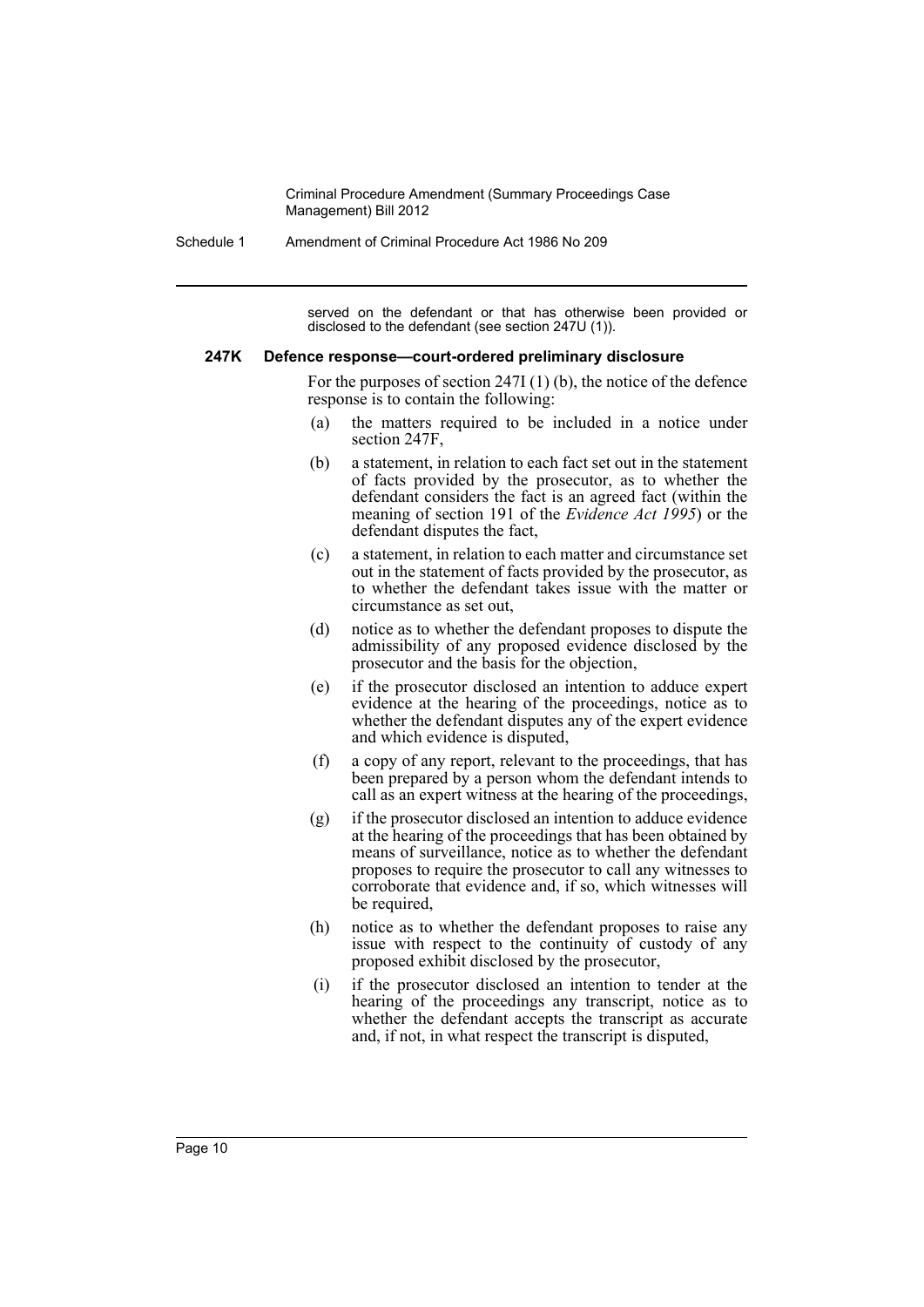Amendment of Criminal Procedure Act 1986 No 209 Schedule 1

- (j) notice as to whether the defendant proposes to dispute the authenticity or accuracy of any proposed documentary evidence or other exhibit disclosed by the prosecutor,
- (k) notice of any significant issue the defendant proposes to raise regarding an application for an appearance order, severability of the charges or separate trials or sentencing proceedings for the charges,
- (l) notice of any consent the defendant proposes to give under section 184 of the *Evidence Act 1995*.

**Note.** The defendant is not required to include in a notice anything that has already been provided or disclosed to the prosecutor (see section 247U (2)).

#### **247L Prosecution response to defence response—court-ordered preliminary disclosure**

For the purposes of section 247I (1) (c), the notice of the prosecution response to the defence response is to contain the following:

- (a) if the defendant has disclosed an intention to adduce expert evidence at the hearing of the proceedings, notice as to whether the prosecutor disputes any of the expert evidence and, if so, in what respect,
- (b) if the defendant has disclosed an intention to tender any exhibit at the hearing of the proceedings, notice as to whether the prosecutor proposes to raise any issue with respect to the continuity of custody of the exhibit,
- (c) if the defendant has disclosed an intention to tender any documentary evidence or other exhibit at the hearing of the proceedings, notice as to whether the prosecutor proposes to dispute the accuracy or admissibility of the documentary evidence or other exhibit,
- (d) notice as to whether the prosecutor proposes to dispute the admissibility of any other proposed evidence disclosed by the defendant, and the basis for the objection,
- (e) a copy of any information, document or other thing in the possession of the prosecutor, not already disclosed to the defendant, that might reasonably be expected to assist the case for the defence,
- (f) a copy of any information, document or other thing that has not already been disclosed to the defendant and that is required to be contained in the notice of the case for the prosecution.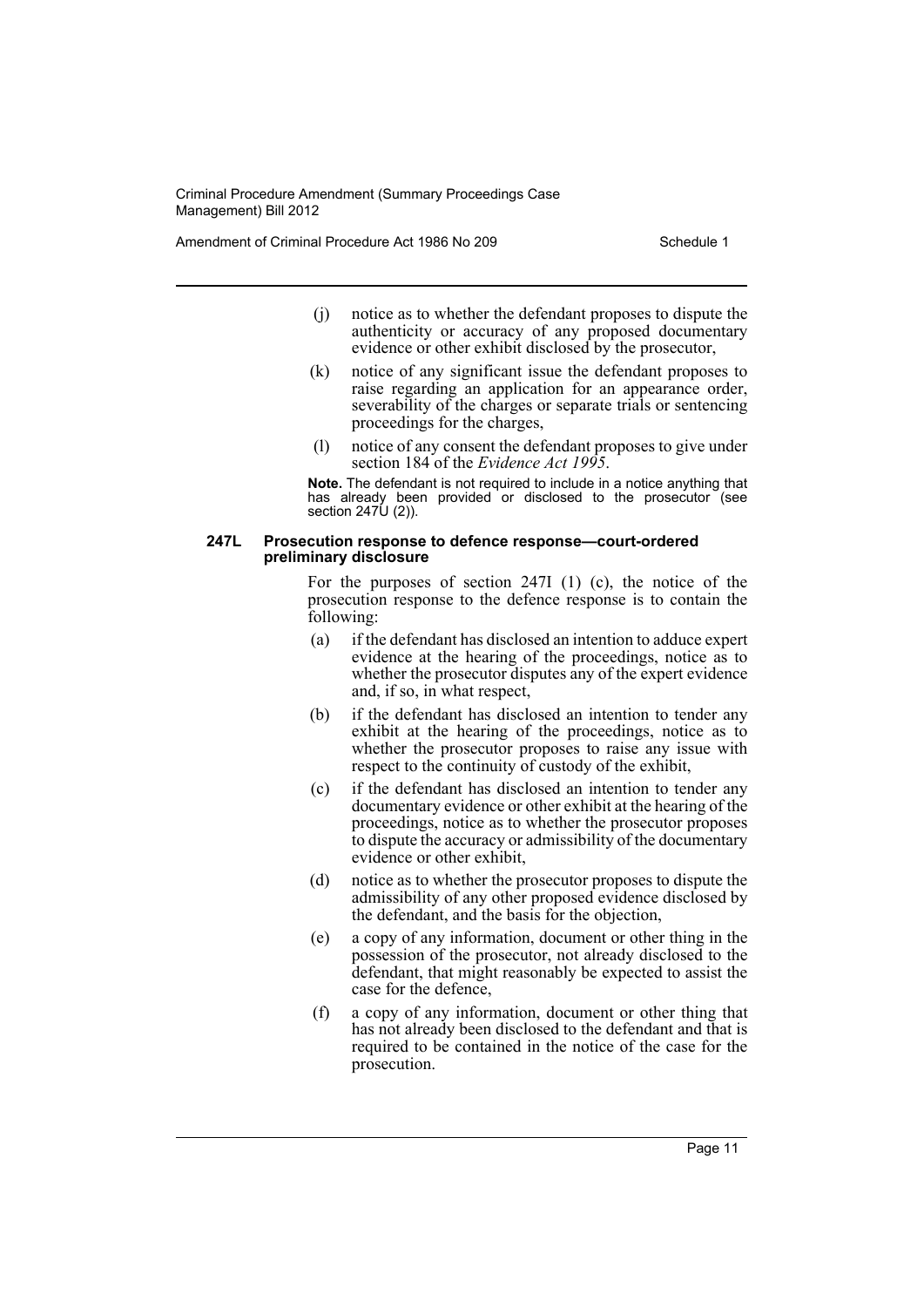Schedule 1 Amendment of Criminal Procedure Act 1986 No 209

#### **247M Dispensing with formal proof**

- (1) If a fact, matter or circumstance was alleged in a notice required to be given to the defendant by the prosecutor in accordance with this Division and the defendant was required to give a defence response under section 247K but did not disclose in the response an intention to dispute or require proof of the fact, matter or circumstance, the court may order that:
	- (a) a document asserting the alleged fact, matter or circumstance may be admitted at the hearing of the proceedings as evidence of the fact, matter or circumstance, and
	- (b) evidence may not, without the leave of the court, be adduced to contradict or qualify the alleged fact, matter or circumstance.
- (2) If evidence was disclosed by the prosecution to the defendant in accordance with this Division and the defendant was required to give a defence response under section 247K but did not disclose in the response an intention to dispute the admissibility of the evidence and the basis for the objection, the court may, by order, dispense with the application of any one or more of the following provisions of the *Evidence Act 1995* in relation to the adducing of the evidence at the hearing of the proceedings:
	- (a) Division 3, 4 or 5 of Part 2.1,
	- (b) Part 2.2 or 2.3,
	- (c) Parts 3.2–3.8.
- (3) The court may, on the application of a party, direct that the party may adduce evidence of 2 or more witnesses in the form of a summary if the court is satisfied that:
	- (a) the summary is not misleading or confusing, and
	- (b) admission of the summary instead of evidence from the witnesses will not result in unfair prejudice to any party to the proceedings.
- (4) The court may, in a direction under subsection (3), require that one or more of the witnesses whose evidence is to be adduced in the form of a summary are to be available for cross-examination.
- (5) The opinion rule (within the meaning of the *Evidence Act 1995*) does not apply to evidence adduced in accordance with a direction under subsection (3).
- (6) The provisions of this section are in addition to the provisions of the *Evidence Act 1995*, in particular, section 190.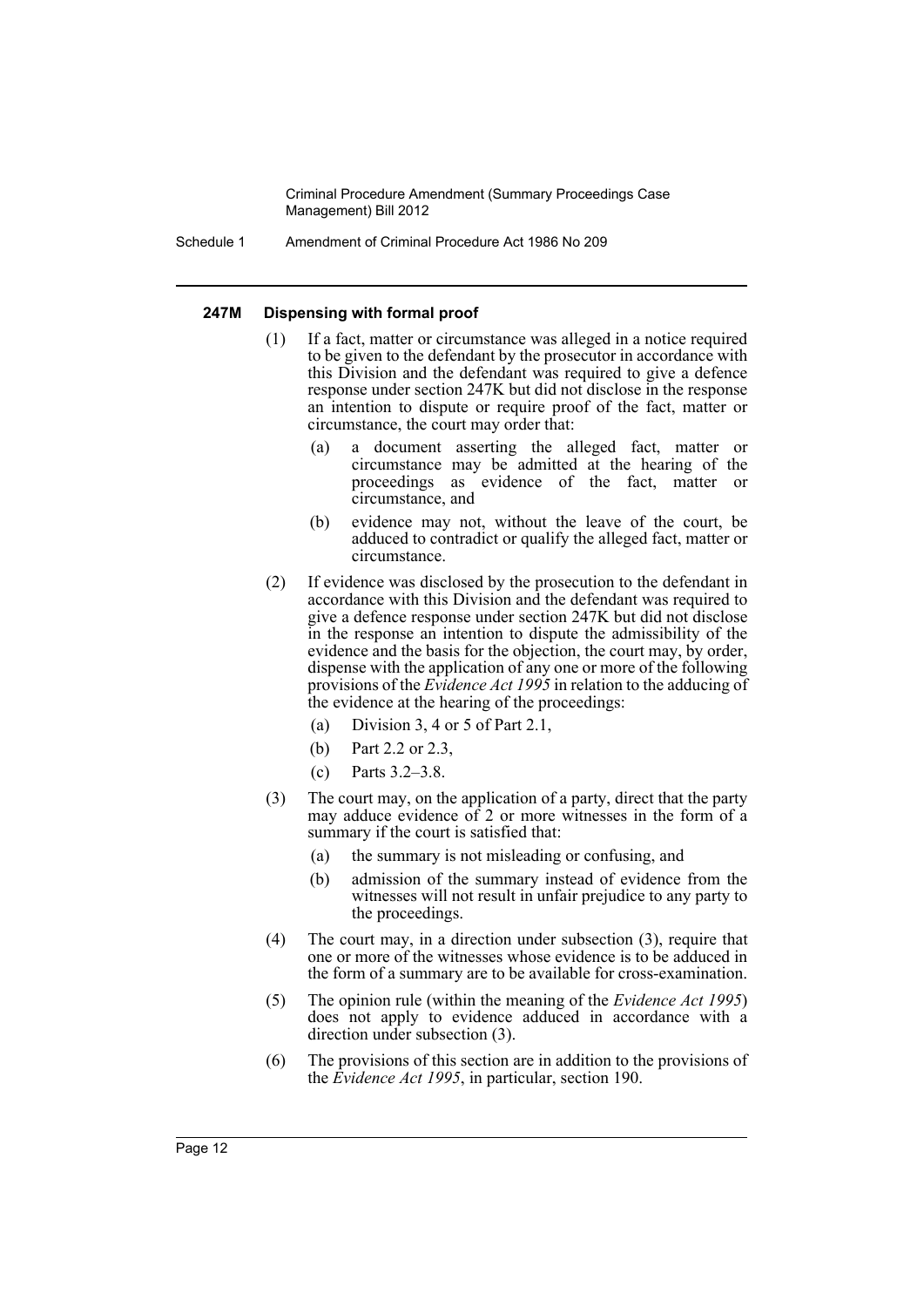Amendment of Criminal Procedure Act 1986 No 209 Schedule 1

(7) This section does not affect section 4 (2) of the *Evidence Act 1995*.

**Note.** Section 4 (2) of the *Evidence Act 1995* provides that the Act applies in proceedings relating to sentencing only if the court directs that the law of evidence apply in the proceedings.

#### **247N Sanctions for non-compliance with preliminary disclosure requirements**

#### (1) **Exclusion of evidence not disclosed**

The court may refuse to admit evidence in proceedings that is sought to be adduced by a party who failed to disclose the evidence to the other party in accordance with requirements for preliminary disclosure imposed by or under this Division.

**Note.** The only evidence required from a defendant in the context of a preliminary disclosure is expert evidence (see section 247K (f)). Accordingly, such evidence may also be dealt with by the court under subsection (2).

#### (2) **Exclusion of expert evidence where report not provided**

The court may refuse to admit evidence from an expert witness in proceedings that is sought to be adduced by a party if the party failed to give the other party a copy of a report by the expert witness in accordance with requirements for preliminary disclosure imposed by or under this Division.

#### (3) **Adjournment**

The court may grant an adjournment to a party if the other party seeks to adduce evidence in the proceedings that the other party failed to disclose in accordance with requirements for preliminary disclosure imposed by or under this Division and that would prejudice the case of the party seeking the adjournment.

#### (4) **Application of sanctions**

Without limiting the regulations that may be made under subsection (5), the powers of the court may not be exercised under this section to prevent a defendant adducing evidence unless the prosecutor has complied with the requirements for preliminary disclosure imposed on the prosecution by or under this Division.

## (5) **Regulations**

The regulations may make provision for or with respect to the exercise of the powers of a court under this section (including the circumstances in which the powers may not be exercised).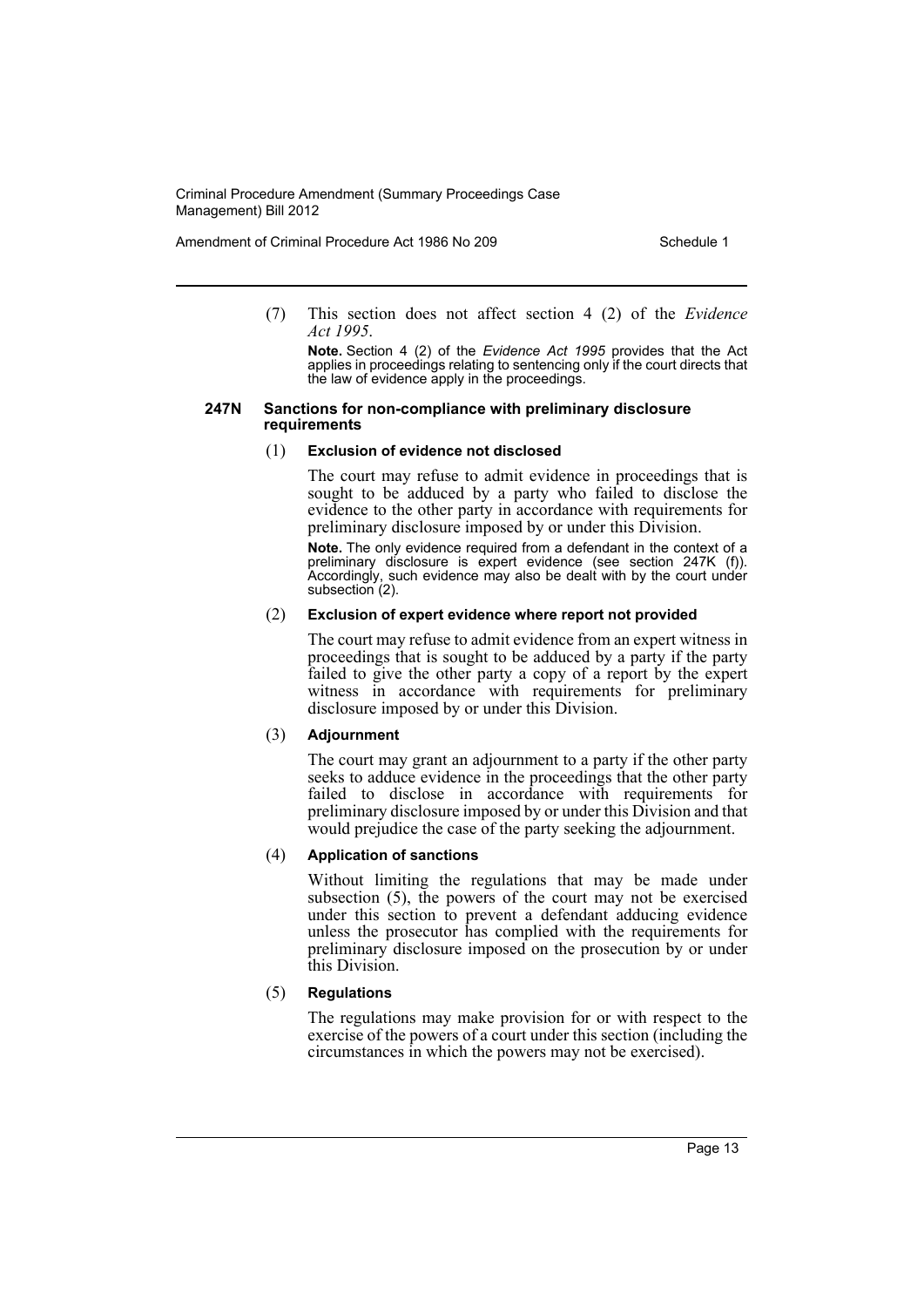Schedule 1 Amendment of Criminal Procedure Act 1986 No 209

#### **247O Disclosure requirements are ongoing**

- (1) The obligation to comply with the requirements for preliminary disclosure imposed by or under this Division continues until any of the following happens:
	- (a) the defendant is acquitted of the charges to which the proceedings relate,
	- (b) the prosecution is terminated,
	- (c) the defendant is sentenced for the offence to which the proceedings relate.
- (2) Accordingly, if any information, document or other thing is obtained or anything else occurs after preliminary disclosure is made by a party to the proceedings that would have affected that preliminary disclosure had the information, document or thing been obtained or the thing occurred before preliminary disclosure was made, the information, document, thing or occurrence is to be disclosed to the other party to the proceedings as soon as practicable.

#### **247P Court may waive requirements**

- (1) A court may, by order, waive any of the requirements that apply under this Division.
- (2) The court may make such an order on its own initiative or on the application of the prosecutor or the defendant.
- (3) An order may be made subject to such conditions (if any) as the court thinks fit.

#### **247Q Requirements as to notices**

- (1) A notice under this Division is to be in writing.
- (2) Any notice purporting to be given under this Division on behalf of the defendant by his or her Australian legal practitioner is, unless the contrary is proved, taken to have been given with the authority of the defendant.
- (3) A notice under this Division that is required to be given to a prosecutor may be given to the prosecutor in the following manner, or as otherwise directed by the court:
	- (a) by delivering it to the prosecutor,
	- (b) by leaving it at the office of the prosecutor,
	- (c) by sending it by post or facsimile to the prosecutor at the office of the prosecutor,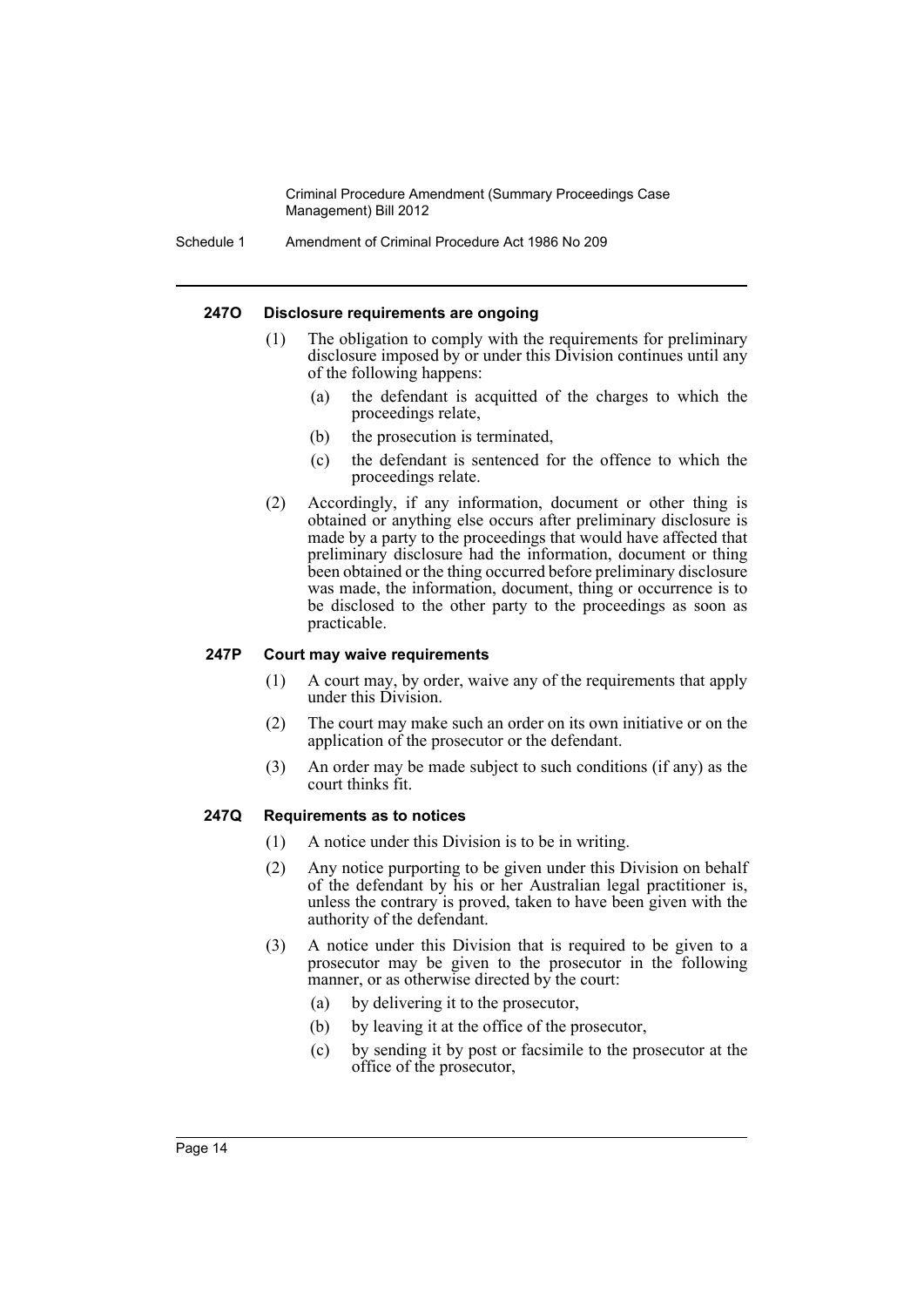Amendment of Criminal Procedure Act 1986 No 209 Schedule 1

- (d) by sending it by electronic mail to the prosecutor, but only if the prosecutor has agreed to notice being given in that manner.
- (4) A notice under this Division that is required to be given to a defendant may be given to the defendant in the following manner, or as otherwise directed by the court:
	- (a) by delivering it to the defendant,
	- (b) by leaving it at the office of the Australian legal practitioner representing the defendant,
	- (c) by sending it by post or facsimile to the Australian legal practitioner representing the defendant at the office of the Australian legal practitioner,
	- (d) by sending it by electronic mail to the Australian legal practitioner, but only if the Australian legal practitioner has agreed to notice being given in that manner.
- (5) A party required to give a notice under this Division must file a copy of the notice with the court as soon as practicable after giving it, or as otherwise required by the court.

#### **247R Copies of exhibits and other things not to be provided if impracticable**

- (1) A copy of a proposed exhibit, document or thing is not required to be included in a notice under this Division if it is impossible or impractical to provide a copy.
- (2) However, the party required to give the notice:
	- (a) is to specify in the notice a reasonable time and place at which the proposed exhibit, document or thing may be inspected, and
	- (b) is to allow the other party to the proceedings a reasonable opportunity to inspect the proposed exhibit, document or thing referred to in the notice.

## **247S Personal details not to be provided**

- (1) The prosecutor is not to disclose in any notice under this Division the address or telephone number of any witness proposed to be called by the prosecutor, or of any other living person, unless:
	- (a) the address or telephone number is a materially relevant part of the evidence, or
	- (b) the court makes an order permitting the disclosure.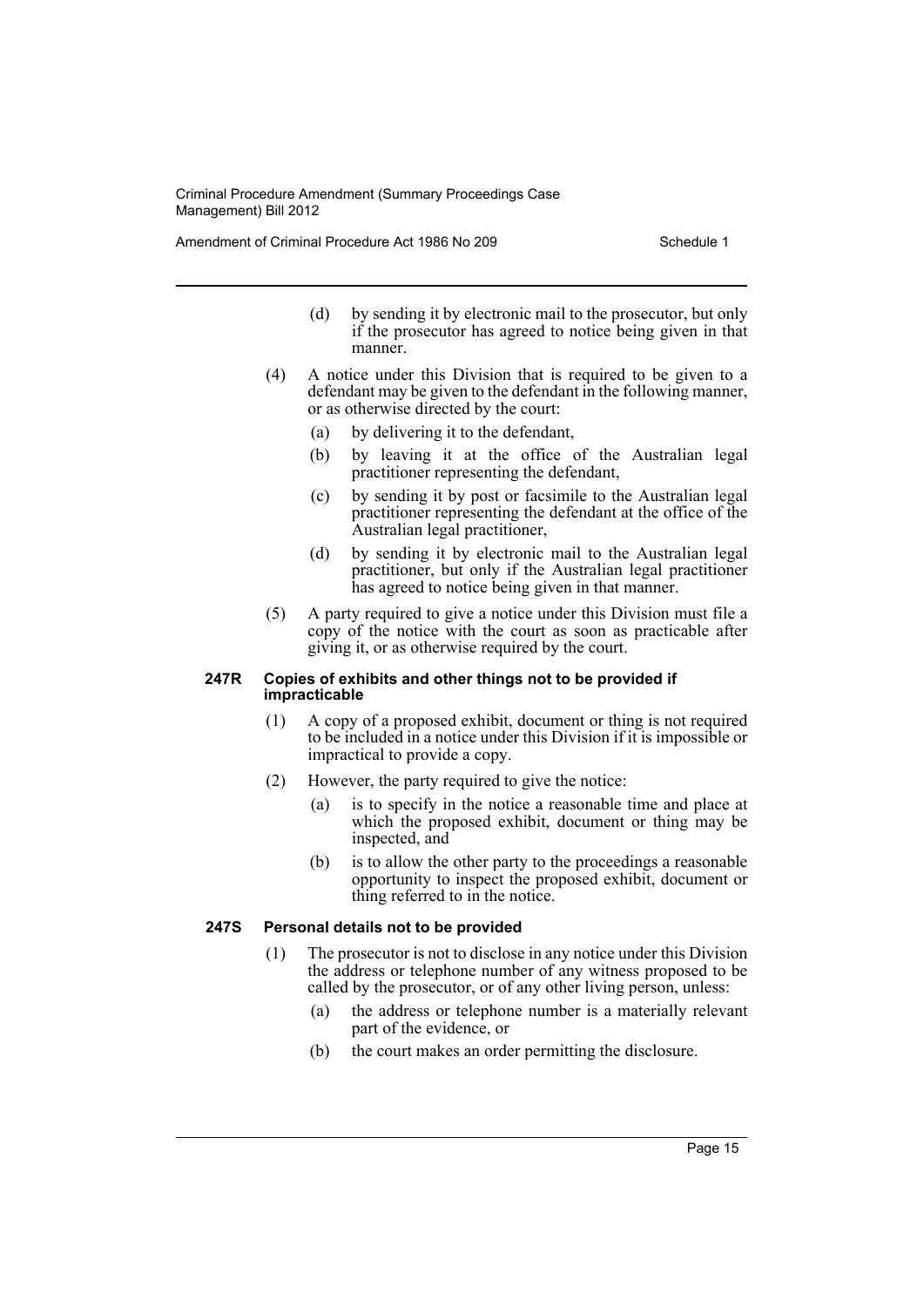- Schedule 1 Amendment of Criminal Procedure Act 1986 No 209
	- (2) An application for such an order may be made by the defendant or the prosecutor.
	- (3) The court must not make such an order unless satisfied that the disclosure is not likely to present a reasonably ascertainable risk to the welfare or protection of any person or that the interests of justice (including the defendant's right to prepare properly for the hearing of the evidence for the prosecution) outweigh any such risk.
	- (4) This section does not prevent the disclosure of an address if the disclosure does not identify it as a particular person's address, or it could not reasonably be inferred from the matters disclosed that it is a particular person's address.
	- (5) An address or telephone number that must not be disclosed may, without reference to the person who made the affidavit or statement being disclosed, be deleted from that affidavit or statement, or rendered illegible, before the affidavit or statement is given to the defendant.

#### **247T Requirements as to statements of witnesses**

- (1) A statement of a witness that is included in a notice under this Division may be in the form of questions and answers.
- (2) If a notice includes a statement that is, wholly or in part, in a language other than English, there must be annexed to it a document purporting to contain a translation of the statement, or so much of it as is not in the English language, into the English language.

#### **247U Exemption for matters previously disclosed**

- (1) The prosecutor is not required to include in a notice under this Division anything that has already been included in a brief of evidence in relation to the matter served on the defendant in accordance with this or any other Act or that has otherwise been provided or disclosed to the defendant.
- (2) The defendant is not required to include in a notice under this Division anything that has already been provided or disclosed to the prosecutor.

#### **247V Court powers to ensure efficient management and conduct of trial or sentencing hearing**

(1) On or after the commencement of the trial or sentencing hearing, the court may make such orders, determinations or findings, or give such directions or rulings, as it thinks appropriate for the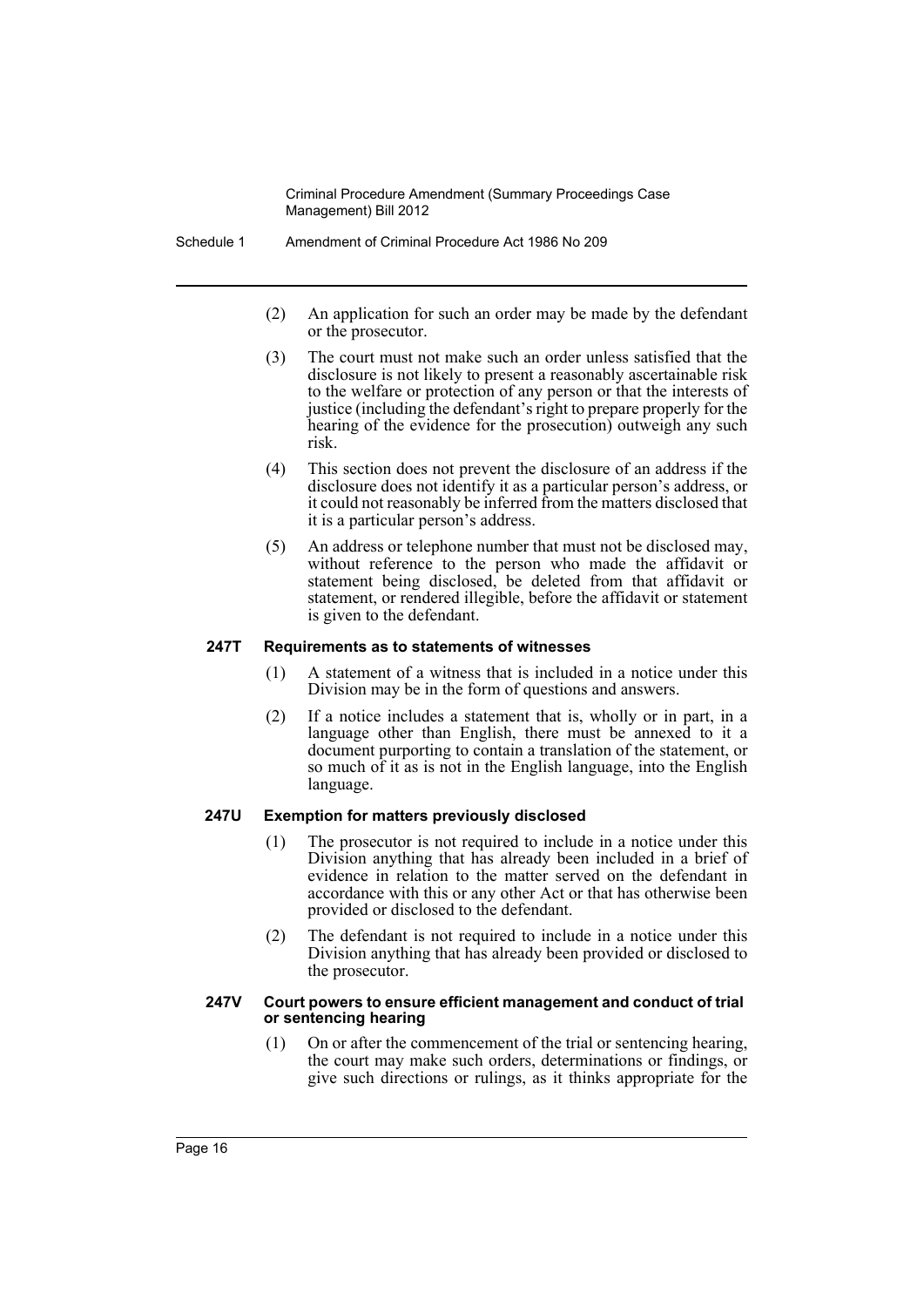Amendment of Criminal Procedure Act 1986 No 209 Schedule 1

efficient management and conduct of the trial or sentencing hearing.

(2) Without limiting subsection (1), the court may order that any of the parties to the proceedings disclose any matter that was, or could have been, required to be disclosed under this Division before the commencement of the trial or sentencing hearing.

#### **247W Preliminary orders and other orders bind presiding Judge**

- (1) A preliminary order made in proceedings is binding on the presiding Judge in those proceedings unless, in the opinion of the presiding Judge, it would not be in the interests of justice for the order to be binding.
- (2) If, on an appeal against conviction or sentence, a new trial or sentencing hearing is ordered, a preliminary order, or an order made by the presiding Judge, in relation to the proceedings from which the conviction or sentence arose, is binding on the presiding Judge who is presiding at the fresh hearing unless:
	- (a) in the opinion of the presiding Judge who is presiding at the fresh hearing, it would not be in the interests of justice for that order to be binding, or
	- (b) that order is inconsistent with an order made on appeal.
- (3) If proceedings before a presiding Judge are discontinued for any reason, a preliminary order, or an order made by the presiding Judge, in relation to those proceedings is binding on a presiding Judge presiding at any subsequent hearing relating to the same offence as the discontinued proceedings unless, in the opinion of the presiding Judge presiding at the subsequent hearing, it would not be in the interests of justice for the order to be binding.
- (4) In this section:

*preliminary order* means any order made by a Judge, before the commencement of a trial or sentencing hearing, in proceedings to which this Division applies.

#### **247X Miscellaneous provisions**

(1) A statement about any matter that is made by or on behalf of the defendant for the purposes of complying with requirements for preliminary disclosure imposed by or under this Division does not constitute an admission of that matter by the defendant.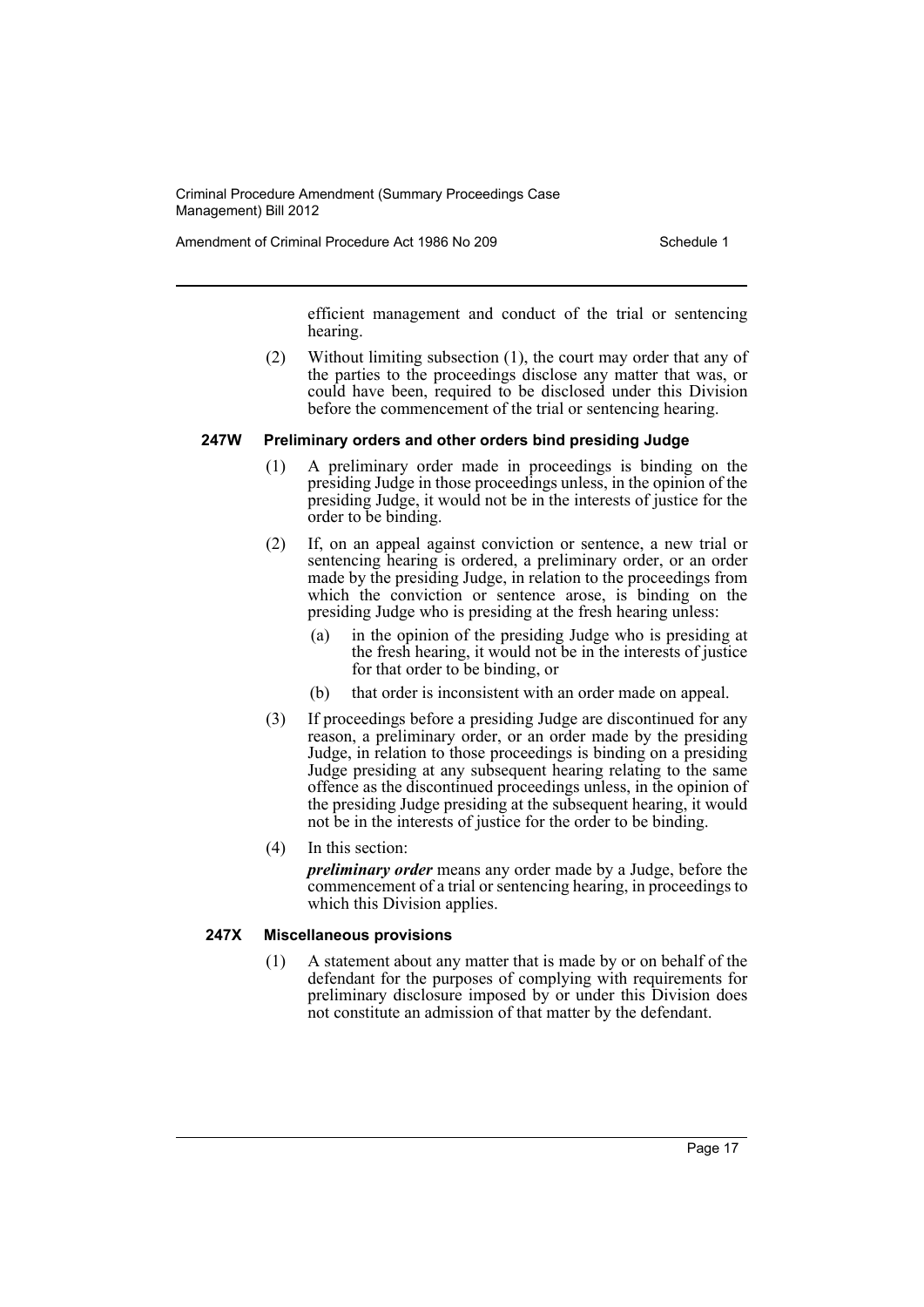- Schedule 1 Amendment of Criminal Procedure Act 1986 No 209
	- (2) The court may make orders to resolve any dispute between the parties to criminal proceedings about:
		- (a) the requirements for preliminary disclosure imposed by or under this Division, or
		- (b) the use of anything disclosed under this Division (including restrictions on publication or further disclosure).
	- (3) Nothing in this Division prevents any voluntary preliminary disclosure by the defendant to the prosecutor of any information, document or other thing that the defendant proposes to adduce in evidence in the proceedings.
	- (4) This Division does not limit any obligation (arising otherwise than under this Division) for preliminary or pre-trial disclosure that is capable of being complied with concurrently with requirements imposed by or under this Division, but this Division prevails to the extent of any inconsistency with any such obligation. Any such obligation extends to obligations imposed by the common law, the rules of court, the legal profession rules made under Part 7.5 of the *Legal Profession Act 2004* and prosecution guidelines issued by the Director of Public Prosecutions or any other prosecuting authority.
	- (5) However, this Division does not affect any immunity that applies by law to the disclosure of any information, document or other thing, including, for example, legal professional or client legal privilege, public interest immunity and sexual assault communications privilege under Division 2 of Part 5 of Chapter 6.
	- (6) Nothing in this Division limits any powers that a court has apart from this Division in relation to proceedings.
	- (7) The provisions of this Division prevail over the provisions of the *Evidence Act 1995* to the extent of any inconsistency with those provisions.

#### **247Y Review of Division**

- (1) The Minister is to review this Division to determine whether the policy objectives of the Division remain valid and whether the terms of the Division remain appropriate for securing those objectives.
- (2) The review is to be undertaken as soon as possible after the period of 2 years from the commencement of section 247A.